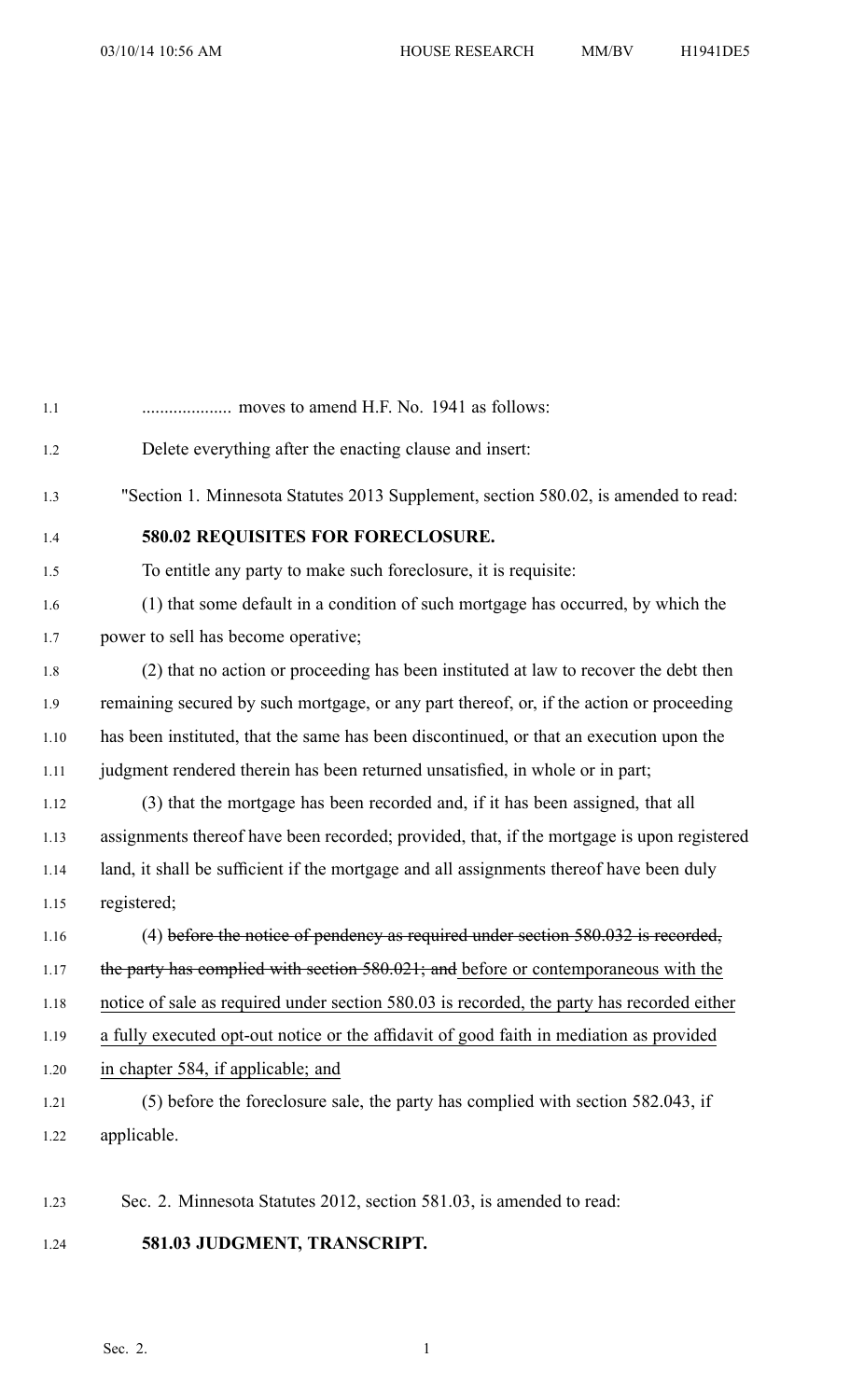2.1 Judgment shall be entered, under the direction of the court, adjudging the amount due, 2.2 with costs and disbursements, and the sale of the mortgaged premises, or some par<sup>t</sup> thereof, 2.3 to satisfy such amount, and directing the sheriff to proceed to sell the same according to 2.4 the provisions of law relating to the sale of real estate on execution, and to make repor<sup>t</sup> to 2.5 the court. A certified transcript of the judgment shall be delivered to the sheriff, and shall 2.6 be the sheriff's authority for making the sale. Before judgment may be entered, the party 2.7 seeking judgment must provide the court with either <sup>a</sup> fully executed opt-out notice or the 2.8 affidavit of good faith in mediation as provided in chapter 584, if applicable.

### 2.9 Sec. 3. **[584.01] DEFINITIONS.**

2.10 Subdivision 1. **Applicability.** The definitions in this section apply to this chapter. 2.11 Subd. 2. **Authorized foreclosure prevention agency.** "Authorized foreclosure 2.12 prevention agency" means <sup>a</sup> governmen<sup>t</sup> agency or <sup>a</sup> nonprofit agency funded, all or in 2.13 part, for foreclosure prevention services, by the Minnesota Housing Finance Agency 2.14 or the United States Department of Housing and Urban Development, or otherwise 2.15 approved by the United States Department of Housing and Urban Development to provide 2.16 foreclosure prevention counseling services. 2.17 Subd. 3. **Foreclosing entity.** "Foreclosing entity" means the person attempting to 2.18 foreclose <sup>a</sup> residential mortgage. 2.19 Subd. 4. **Homeowner.** "Homeowner" means the mortgagor who is an owner and 2.20 an occupan<sup>t</sup> of the residential property subject to the residential mortgage sought to be 2.21 foreclosed by the foreclosing entity. 2.22 Subd. 5. **Loss mitigation.** "Loss mitigation" means <sup>a</sup> temporary or permanen<sup>t</sup> loan 2.23 modification, <sup>a</sup> forbearance agreement, <sup>a</sup> repaymen<sup>t</sup> agreement, <sup>a</sup> principal reduction, 2.24 capitalizing arrears, or any other relief intended to preven<sup>t</sup> completion of the foreclosure. 2.25 Subd. 6. **Mediator.** "Mediator" means <sup>a</sup> mediator selected by the state Office of 2.26 Administrative Hearings, as provided in section 584.05. 2.27 Subd. 7. **Office of Administrative Hearings.** "Office of Administrative Hearings" 2.28 means the Office of Administrative Hearings as created by section 14.48. 2.29 Subd. 8. **Residential mortgage.** "Residential mortgage" means <sup>a</sup> mortgage on <sup>a</sup> 2.30 property consisting of one to four family dwelling units, one of which the owner occupies 2.31 as the owner's principal place of residency as of the date when the foreclosing entity sends 2.32 the notice required under section 584.03, subdivision 1. 2.33 Subd. 9. **Single point of contact.** "Single point of contact" means personnel 2.34 authorized by the foreclosing entity or subsequent lienholder to bind the foreclosing entity

2.35 or subsequent lienholder, and bind the owner of any loan note related to the mortgage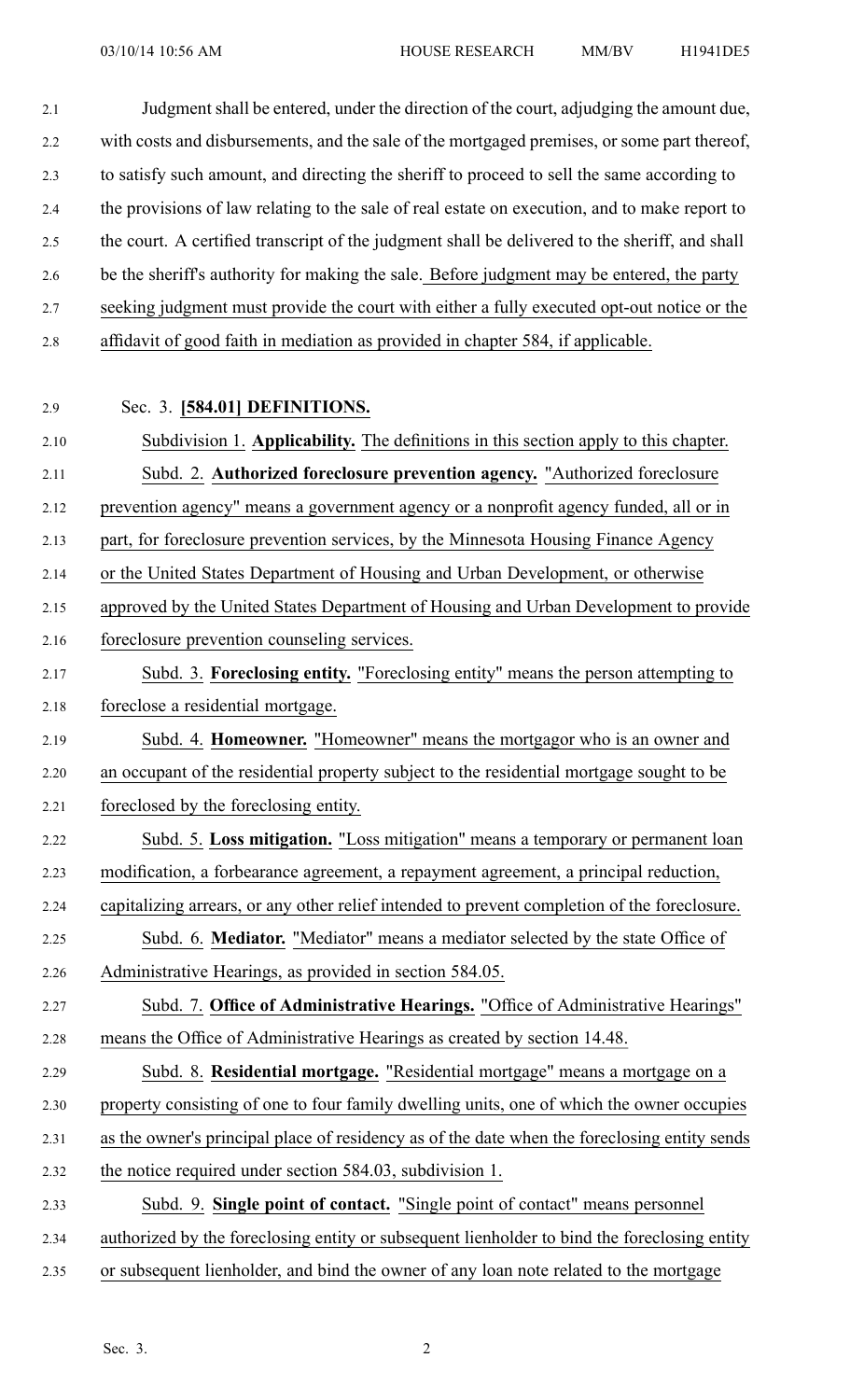3.1 sought to be foreclosed, in mediation as to loss mitigation or other actions to resolve the 3.2 foreclosure. This single point of contact must be an easily accessible and reliable point 3.3 of contact for the homeowner throughout the mediation process who can perform the 3.4 duties imposed on servicers for continuity of contact in Code of Federal Regulations, title 3.5 12, section 1024.40, if applicable. 3.6 Subd. 10. **Subsequent lienholder.** "Subsequent lienholder" means any creditor 3.7 having <sup>a</sup> recorded legal or equitable lien upon the residential property subject to the 3.8 residential mortgage, or some par<sup>t</sup> of it, that is junior to the lien held by the foreclosing 3.9 entity. 3.10 Sec. 4. **[584.02] APPLICABILITY.** 3.11 Subdivision 1. **Applicability.** This chapter applies to foreclosure of mortgages by 3.12 advertisement under chapter 580 and foreclosure of mortgages by actions under chapter 3.13 581 on <sup>a</sup> residential property. This chapter does not apply if the foreclosing entity, or any 3.14 parent, subsidiary, successor, or person similarly affiliated to the foreclosing entity, or the 3.15 servicer or agen<sup>t</sup> of the foreclosing entity, has foreclosed less than 125 residential homes 3.16 in the year prior to the year of the notice of default. 3.17 Subd. 2. **Additional authority.** The Office of Administrative Hearings may enact 3.18 regulations to carry out the provisions of chapter 584. Until December 31, 2015, the Office 3.19 of Administrative Hearings may establish procedures and take other actions necessary 3.20 to create the residential foreclosure mediation program provided in chapter 584 without 3.21 complying with the rulemaking requirements of chapter 14.

#### 3.22 Sec. 5. **[584.03] MEDIATION NOTICES.**

3.23 Subdivision 1. **Notice of requested mediation.** A foreclosing entity desiring to 3.24 foreclose <sup>a</sup> residential mortgage shall notify the Office of Administrative Hearings and 3.25 the Minnesota Homeownership Center of the proposed foreclosure. This notice shall be 3.26 sent by the foreclosing entity to the Office of Administrative Hearings and the Minnesota 3.27 Homeownership Center no earlier than 45 days after <sup>a</sup> homeowner's delinquency on the 3.28 mortgage. This notice must include the single point of contact, the address of the property 3.29 sought to be foreclosed, and the name and most recent telephone number of the homeowner. 3.30 Subd. 2. **Minnesota Homeownership Center.** The Minnesota Homeownership 3.31 Center shall appoint <sup>a</sup> mortgage foreclosure prevention counselor and shall send <sup>a</sup> written 3.32 notice to the Office of Administrative Hearings and the homeowner with the counselor's 3.33 contact information within seven days of reviewing the notice of default in subdivision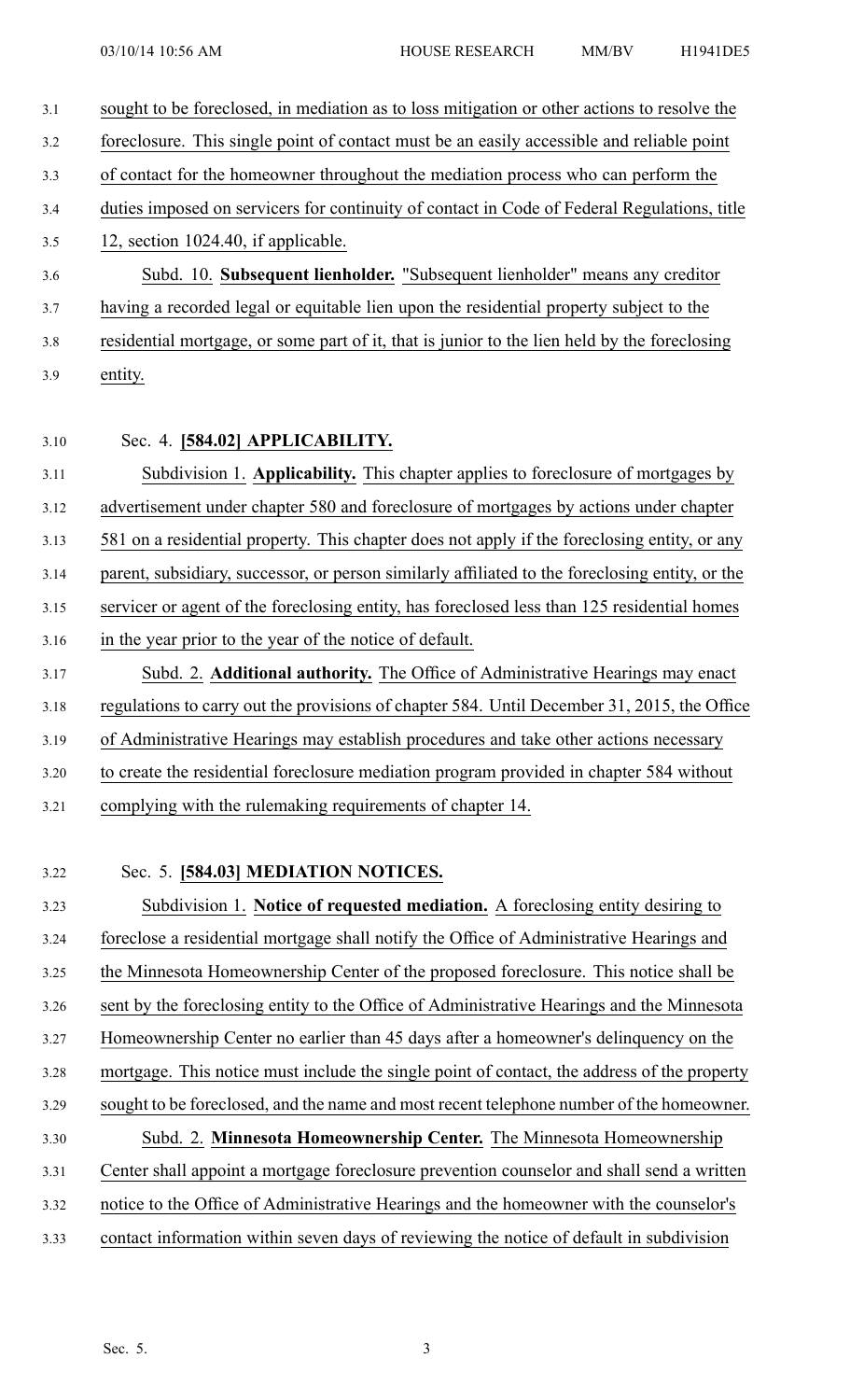| 4.1  | 1. Any participating authorized foreclosure prevention agency must comply with federal      |
|------|---------------------------------------------------------------------------------------------|
| 4.2  | regulations governing housing counseling programs.                                          |
| 4.3  | Subd. 3. Office of Administrative Hearings notice of mediation. Within 14 days              |
| 4.4  | of receiving the notice of default in subdivision 1. The Office of Administrative Hearings  |
| 4.5  | shall send a notice of the mediation to the homeowner, the foreclosing entity, and the      |
| 4.6  | authorized foreclosure prevention agency. The notice shall include at least the following   |
| 4.7  | information: the foreclosing entity's single point of contact, the address of the property  |
| 4.8  | sought to be foreclosed, the name and most recent telephone number of the homeowner,        |
| 4.9  | the name and contact information for the authorized foreclosure prevention agency, the      |
| 4.10 | date and location of the mediation, and a copy of the homeowner opt-out form provided       |
| 4.11 | for in section 584.04. The date of the mediation shall not be less than 21 days or more     |
| 4.12 | than 60 days after the notice is sent by the Office of Administrative Hearings.             |
| 4.13 | The notice must contain the following information related to the foreclosure                |
| 4.14 | prevention agency:                                                                          |
| 4.15 | [Name of authorized foreclosure agency] is a nonprofit agency and is an expert in           |
| 4.16 | housing and foreclosure prevention counseling and assistance. They are experienced in       |
| 4.17 | dealing with lenders and homeowners who are behind on mortgage payments and can help        |
| 4.18 | you understand your options and work with you to address your delinquency. They are         |
| 4.19 | approved by either the Minnesota Housing Finance Agency or the United States Department     |
| 4.20 | of Housing and Urban Development. They are not connected with the foreclosing entity in     |
| 4.21 | any way. They will accompany you to the mediation and can provide information and           |
| 4.22 | assistance to reach an agreement with the foreclosing entity prior to the mediation.        |
| 4.23 | Subd. 4. Notice of mediation cancellation. (a) If the authorized foreclosure                |
| 4.24 | prevention agency notifies the Office of Administrative Hearings within 14 days of the      |
| 4.25 | date of the scheduled mediation that it is unable to establish contact with a homeowner,    |
| 4.26 | the Office of Administrative Hearings shall send the notice required in this section. The   |
| 4.27 | notice shall be sent by regular and certified mail. The notice shall inform the homeowner   |
| 4.28 | that the mediation will be canceled and the foreclosing entity will be permitted to proceed |
| 4.29 | with foreclosure if the homeowner does not contact the Office of Administrative Hearings    |
| 4.30 | by a date that is at least two business days prior to the scheduled date of mediation.      |
| 4.31 | The notice shall also inform the homeowner that the notice required in this section is      |
| 4.32 | being sent to the homeowner because the authorized foreclosure prevention agency            |
| 4.33 | has made four attempts to contact the homeowner and has been unable to confirm the          |
| 4.34 | homeowner's appearance at the mediation. If the homeowner fails to contact the Office       |
| 4.35 | of Administrative Hearings at least two business days prior to the scheduled date of        |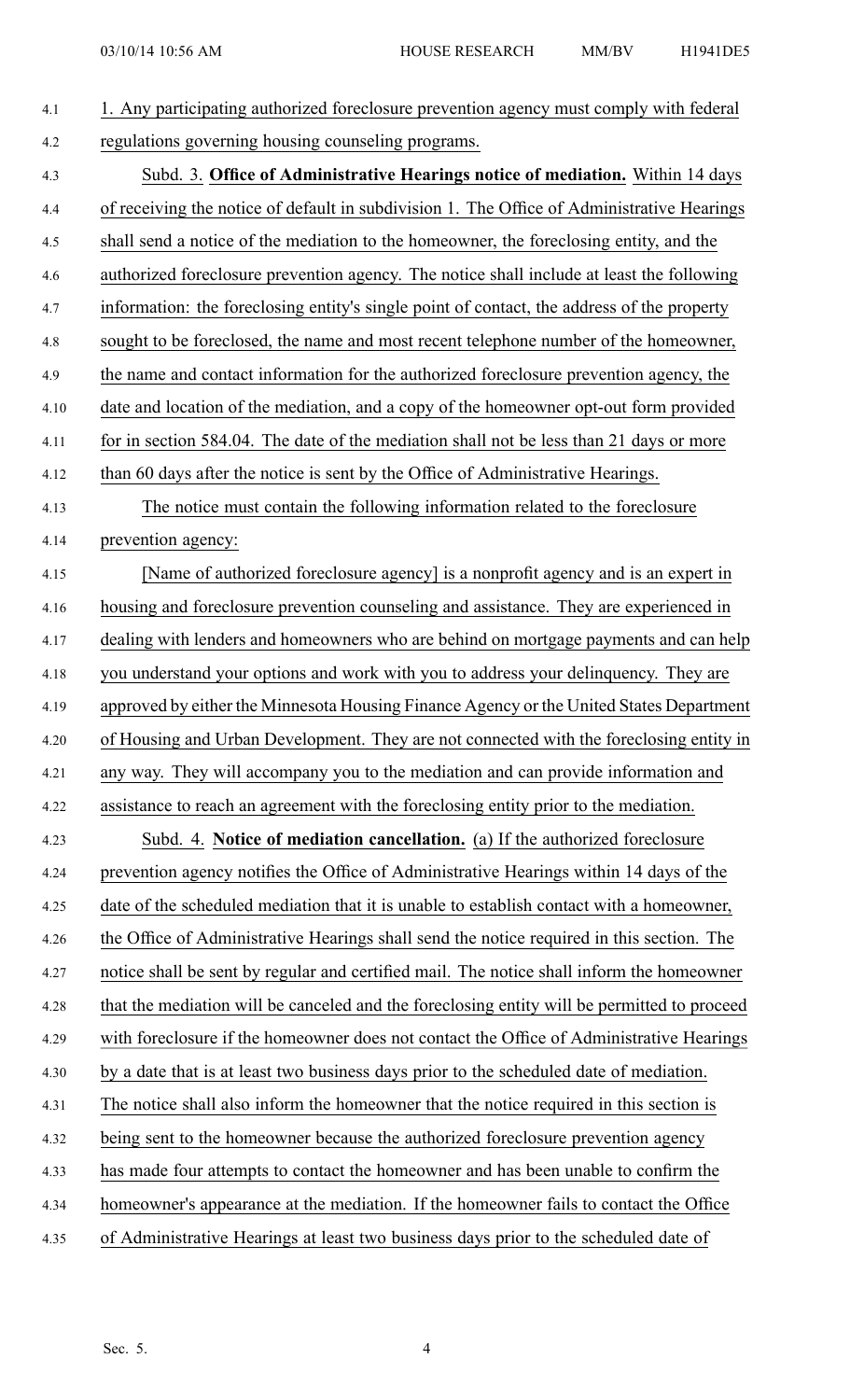| 5.1  | mediation, the Office of Administrative Hearings shall provide to the foreclosing entity an |
|------|---------------------------------------------------------------------------------------------|
| 5.2  | opt-out notice under section 584.04, subdivision 2.                                         |
| 5.3  | (b) The authorized foreclosure prevention agency selected by the Office of                  |
| 5.4  | Administrative Hearings to provide foreclosure counseling services to the homeowner         |
| 5.5  | may inform the Office of Administrative Hearings that it is unable to establish contact     |
| 5.6  | with the homeowner only if the authorized foreclosure prevention agency satisfies the       |
| 5.7  | following requirements:                                                                     |
| 5.8  | (1) the authorized foreclosure prevention agency has made four attempts to contact          |
| 5.9  | the homeowner;                                                                              |
| 5.10 | (2) at least one of the four attempts to contact the homeowner was by telephone;            |
| 5.11 | (3) at least one of the attempts to contact the homeowner was in writing; and               |
| 5.12 | (4) the authorized foreclosure prevention agency has stated in each written attempt         |
| 5.13 | at contact that the purpose of counseling is to help the homeowner find a mortgage          |
| 5.14 | workout agreement, that the authorized foreclosure prevention agency has been selected      |
| 5.15 | by the Office of Administrative Hearings to provide foreclosure counseling services to the  |
| 5.16 | homeowner if the homeowner wants those services, and the mediation may be canceled if       |
| 5.17 | the homeowner does not communicate to either the Office of Administrative Hearings or       |
| 5.18 | the authorized foreclosure prevention agency an intent to participate in mediation.         |
| 5.19 | Subd. 5. Foreclosing entity's disclosure of loss mitigation information. (a)                |
| 5.20 | Within 14 days of the date that the Office of Administrative Hearings sent the notice of    |
| 5.21 | mediation provided in subdivision 3, the foreclosing entity shall send to the homeowner     |
| 5.22 | and the Office of Administrative Hearings a notice of loss mitigation information.          |
| 5.23 | (b) The notice of loss mitigation information shall include the following:                  |
| 5.24 | (1) a statement of all information the foreclosing entity currently has that has been or    |
| 5.25 | may be used in a loss mitigation decision;                                                  |
| 5.26 | (2) a list of information that the foreclosing entity reasonably needs from the             |
| 5.27 | homeowner to make a loss mitigation decision;                                               |
| 5.28 | (3) a statement that the homeowner may request the equation used to make any                |
| 5.29 | calculation concerning a loss mitigation decision; and                                      |
| 5.30 | (4) the identity and contact information for the single point of contact.                   |
| 5.31 | (c) The notice required by this subdivision must be in 14-point boldface type and the       |
| 5.32 | title of the notice must be in 20-point boldface type. The notice must appear substantially |
| 5.33 | as follows:                                                                                 |
| 5.34 | "NOTICE OF INFORMATION NEEDED FOR MORTGAGE WORKOUT                                          |
| 5.35 | <b>AGREEMENT</b>                                                                            |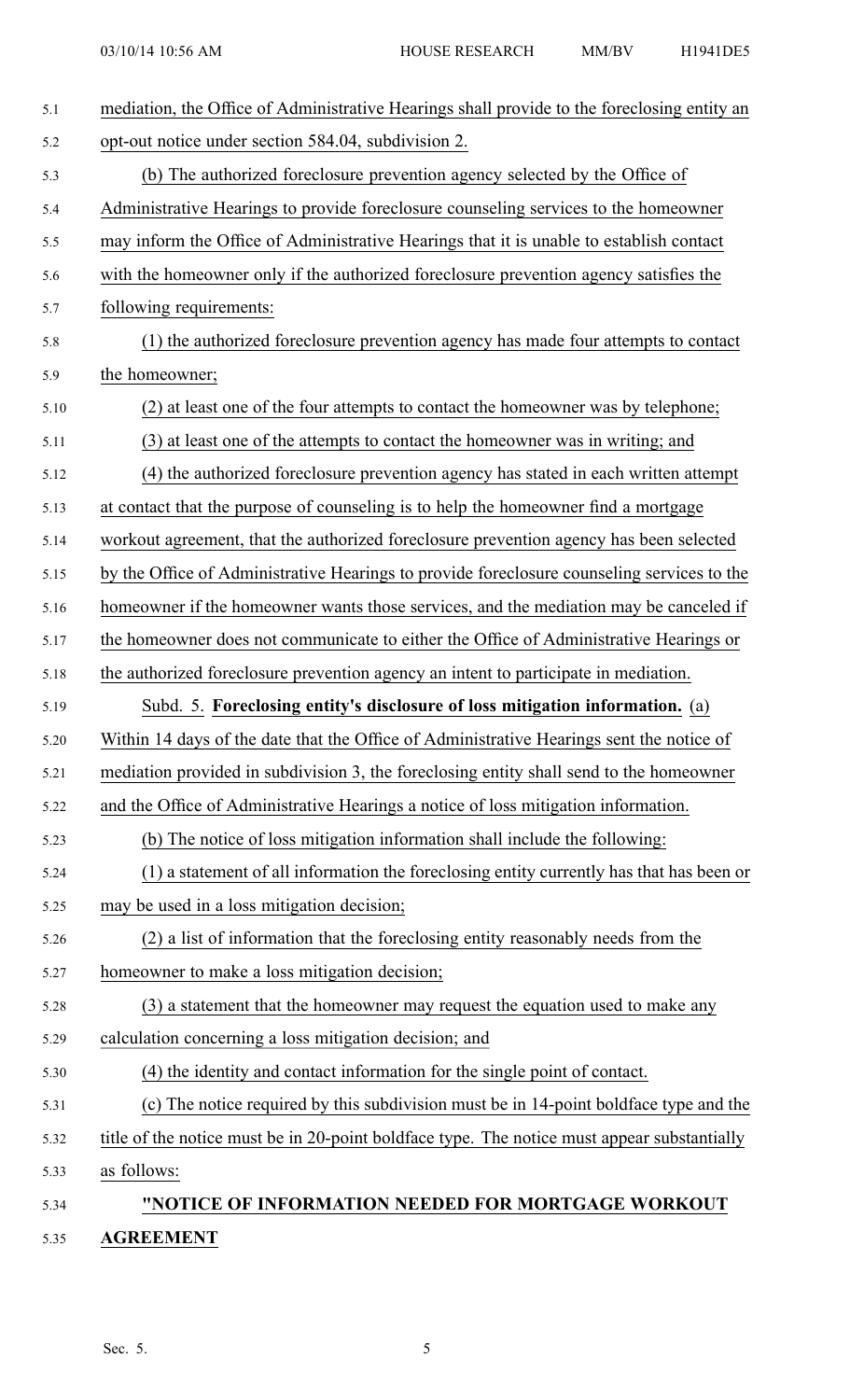| 6.1  | You are scheduled to appear for mortgage foreclosure mediation at [date, time,               |
|------|----------------------------------------------------------------------------------------------|
| 6.2  | and location of mediation]. We are required to send you this notice under the law of         |
| 6.3  | the State of Minnesota.                                                                      |
| 6.4  | Foreclosure mediation is a state-run program that provides eligible homeowners               |
| 6.5  | with the opportunity to work with a neutral third party to modify their mortgage to avoid    |
| 6.6  | foreclosure. An agent of [name of foreclosing entity] will be there to negotiate and modify  |
| 6.7  | the terms of your loan. Mediations can result in a modification to your loan or other        |
| 6.8  | solution to keep you in your house or allow a reasonable resolution to the foreclosure.      |
| 6.9  | We have or may in the future use the following information that we currently                 |
| 6.10 | possess about you or your home:                                                              |
| 6.11 | [List of all such information].                                                              |
| 6.12 | [If homeowner information necessary] The mediation of the foreclosure on your                |
| 6.13 | home is most likely to succeed in a mortgage workout agreement to help you stay in the       |
| 6.14 | home if you provide the following information about you and your home:                       |
| 6.15 | [List of information and what documents can provide this information].                       |
| 6.16 | You should send this information to us and to the Office of Administrative Hearings.         |
| 6.17 | You can send information to the Office of Administrative Hearings at [to be provided by      |
| 6.18 | the Office of Administrative Hearings]. You can send the requested information to us, or     |
| 6.19 | you can ask us any questions regarding this notice or the mediation process, as follows:     |
| 6.20 | [Identity and contact information for single point of contact]."                             |
| 6.21 | Subd. 6. Notice to subsequent lienholders. (a) Within 14 days of the date that the           |
| 6.22 | Office of Administrative Hearings sent the notice of mediation provided in subdivision       |
| 6.23 | 3, the foreclosing entity shall send to subsequent lienholders a notice identifying the      |
| 6.24 | homeowner, the address of the property sought to be foreclosed, and the mediation time,      |
| 6.25 | date, and location. The notice shall also state that the mediator may void the lien on the   |
| 6.26 | property held by the subsequent lienholder if the subsequent lienholder fails to participate |
| 6.27 | in the mediation in good faith.                                                              |
| 6.28 | (b) The foreclosing entity shall provide the Office of Administrative Hearings a list        |
| 6.29 | of all subsequent lienholders sent the notice required under this subdivision.               |
| 6.30 | Subd. 7. Notice of mediator. The Office of Administrative Hearings shall notify              |
| 6.31 | the foreclosing entity, the homeowner, and the subsequent lienholders of the name and        |
| 6.32 | contact information of the assigned mediator.                                                |
|      |                                                                                              |
| 6.33 | Sec. 6. [584.04] OPT-OUT FORM.                                                               |
| 6.34 | Subdivision 1. Opt-out forms. The Office of Administrative Hearings shall create             |

6.35 two forms, <sup>a</sup> homeowner opt-out notice and an inability to contact opt-out notice. Only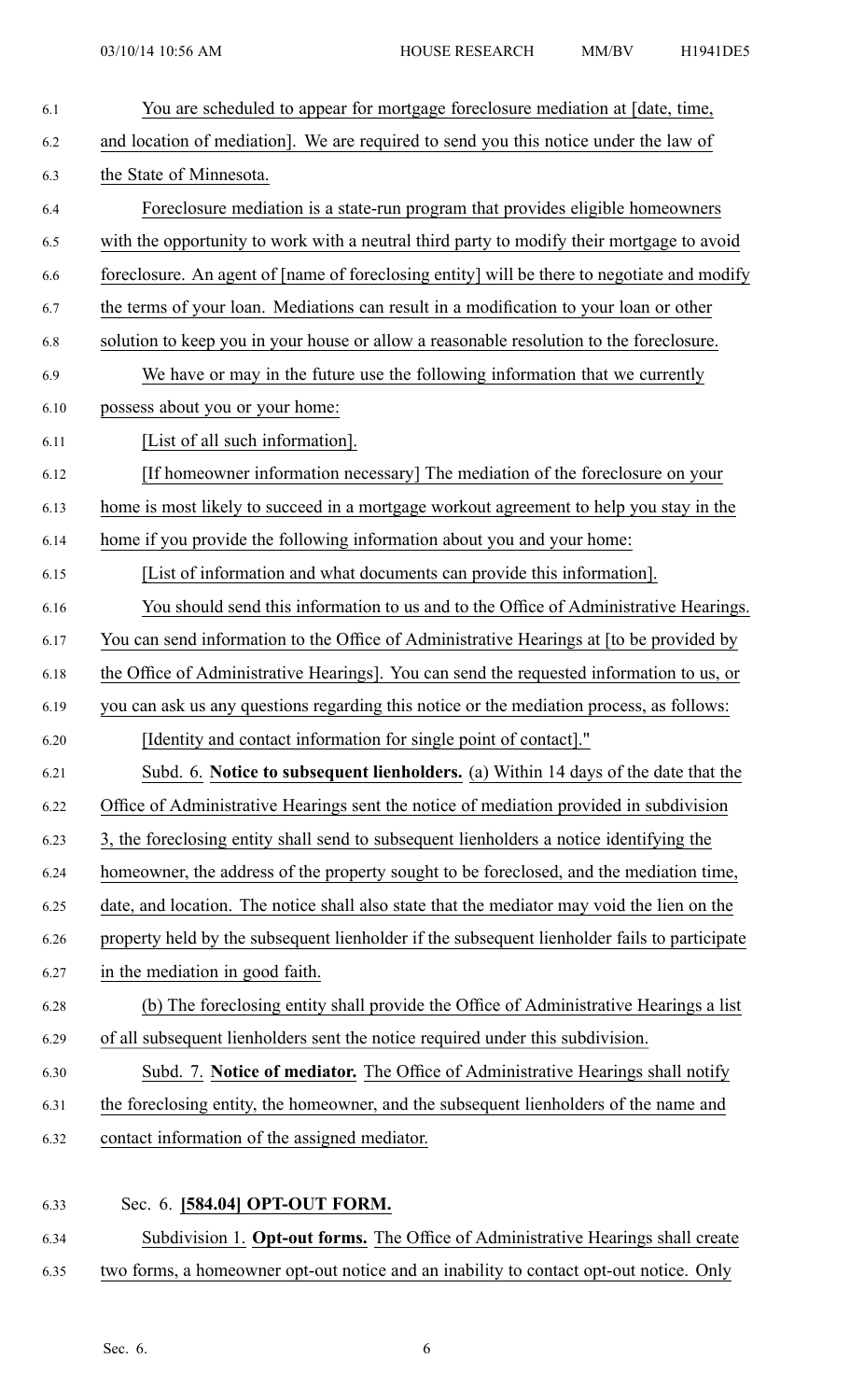# 7.1 one form of opt-out notice is needed to cancel the mediation and satisfy any requirement 7.2 for obtaining or recording an opt-out notice. 7.3 Subd. 2. **Homeowner opt-out.** The Office of Administrative Hearings shall provide 7.4 <sup>a</sup> notice to the homeowner that the homeowner can complete to decline participation 7.5 in the mediation process. If the Office of Administrative Hearings receives <sup>a</sup> signed 7.6 opt-out notice from the homeowner, the Office of Administrative Hearings shall cancel the 7.7 mediation and promptly provide <sup>a</sup> copy of this completed opt-out form to the foreclosing 7.8 entity. The foreclosing entity shall promptly provide <sup>a</sup> copy of the completed opt-out form 7.9 to subsequent lienholders previously sent <sup>a</sup> notice of the mediation by the foreclosing entity. 7.10 Subd. 3. **Inability to contact opt-out.** If the Office of Administrative Hearings 7.11 sends the notice of possible mediation cancellation required under section 584.03, 7.12 subdivision 4, and the homeowner fails to contact the Office of Administrative Hearings 7.13 at least two business days prior to the scheduled date of mediation, the Office of 7.14 Administrative Hearings shall cancel the mediation, complete an opt-out form, and 7.15 promptly provide the form to the foreclosing entity. The foreclosing entity shall promptly 7.16 provide <sup>a</sup> copy of the completed opt-out form to subsequent lienholders previously sent <sup>a</sup> 7.17 notice of the mediation by the foreclosing entity. 7.18 Sec. 7. **[584.05] MEDIATORS.** 7.19 Subdivision 1. **Mediator eligibility.** The Office of Administrative Hearings shall 7.20 establish the qualifications necessary for <sup>a</sup> person to serve as <sup>a</sup> mediator under this 7.21 chapter. Mediators cannot have <sup>a</sup> conflict of interest that prevents the mediator from being 7.22 impartial with any party involved in the mediation program. 7.23 Subd. 2. **Duties of the mediator.** At the mediation, the mediator shall: 7.24 (1) listen to the homeowner, foreclosing entity, and subsequent lienholders, if any; 7.25 (2) attempt to mediate between the homeowner, foreclosing entity, and subsequent 7.26 lienholders, if any; 7.27 (3) advise the homeowner, foreclosing entity, and subsequent lienholders, if any, of 7.28 assistance programs available and known to the mediator; 7.29 (4) attempt to arrive at an agreemen<sup>t</sup> to fairly adjust, refinance, or pay the mortgage; 7.30 and 7.31 (5) advise, counsel, and assist the homeowner, foreclosing entity, and subsequent 7.32 lienholders, if any, in attempting to arrive at an agreemen<sup>t</sup> for the future conduct of the 7.33 financial relations among them. 7.34 Subd. 3. **Mediator liability and immunity.** (a) A mediator is immune from civil

### 7.35 liability for actions within the scope of the position as mediator. A mediator does not have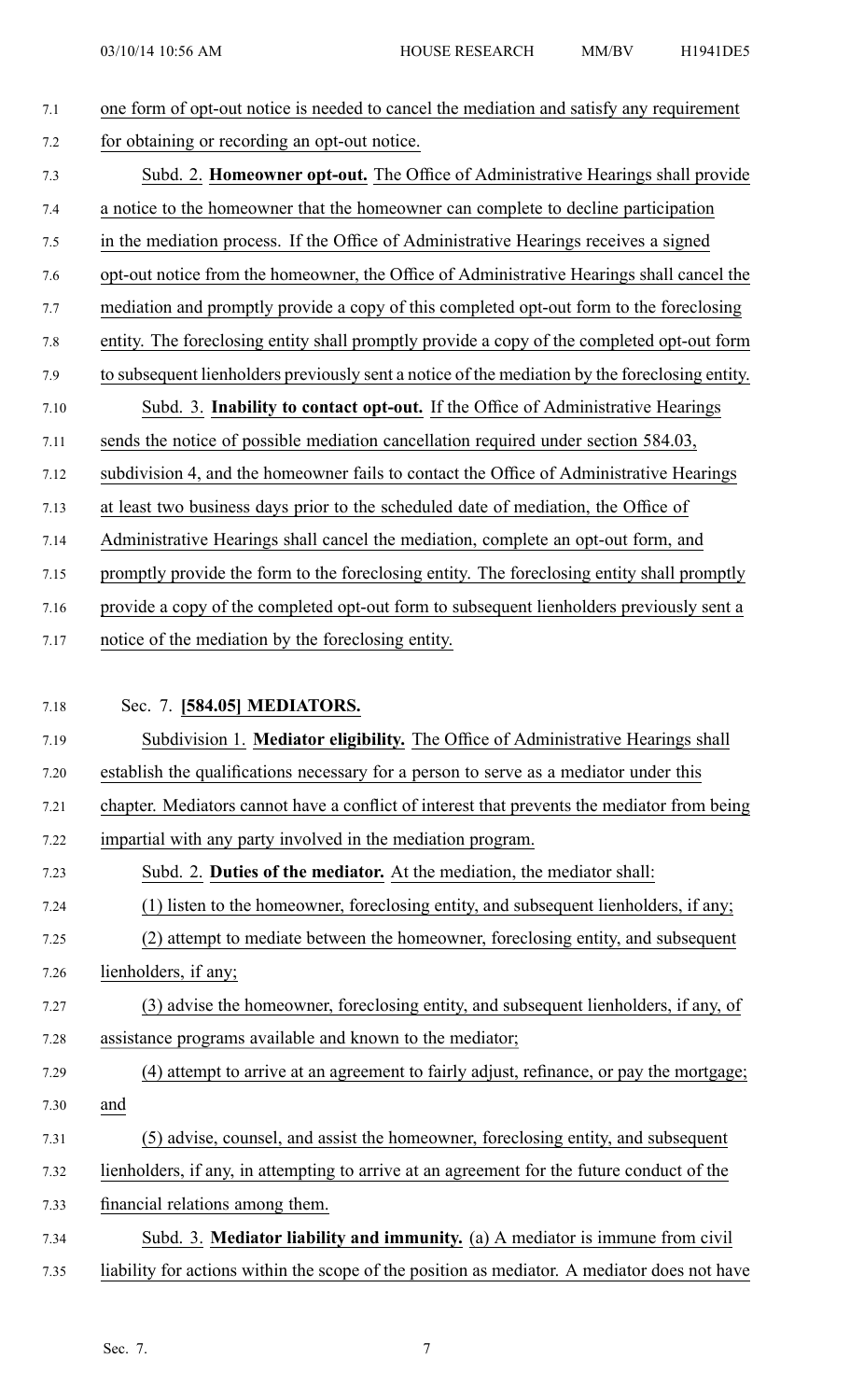| 8.1     | a duty to advise the homeowner, foreclosing entity, or subsequent lienholders, if any,          |
|---------|-------------------------------------------------------------------------------------------------|
| 8.2     | about the law or to encourage or assist the homeowner, foreclosing entity, or subsequent        |
| 8.3     | lienholders, if any, in reserving or establishing legal rights. This subdivision is an addition |
| 8.4     | to and not a limitation of immunity otherwise accorded to a mediator under any law.             |
| 8.5     | (b) A mediator cannot be examined about a communication or document, including                  |
| 8.6     | work notes, made or used in the course of or because of mediation under this chapter. This      |
| 8.7     | paragraph does not apply to the parties in the dispute in an application to a court by a        |
| $8.8\,$ | party to have a mediated settlement agreement set aside or reformed. A communication            |
| 8.9     | or document otherwise not privileged does not become privileged because it is used in           |
| 8.10    | the cause of mediation. This paragraph is not intended to limit the privilege accorded to       |
| 8.11    | communication during mediation under any law.                                                   |
|         |                                                                                                 |
| 8.12    | Sec. 8. [584.06] HOMEOWNER'S RIGHT TO REQUEST LOSS MITIGATION                                   |
| 8.13    | FORMULA.                                                                                        |
| 8.14    | At any time after the notice of requested mediation is sent by the foreclosing entity,          |
| 8.15    | the homeowner has the right to request from the foreclosing entity the formula and              |
| 8.16    | information used in deciding whether the homeowner is eligible for a loan modification,         |
| 8.17    | loss mitigation, or other mortgage workout option to help the homeowner resolve the             |
| 8.18    | foreclosure. The single point of contact must respond to the homeowner's request within         |
| 8.19    | seven days of the request.                                                                      |
|         |                                                                                                 |
| 8.20    | Sec. 9. [584.07] GOOD FAITH IN MEDIATION REQUIRED.                                              |
| 8.21    | Subdivision 1. Obligation of good faith. The homeowner and the foreclosing entity               |
| 8.22    | must engage in mediation in good faith.                                                         |
| 8.23    | Subd. 2. Determination of good faith. A party may is not participating in good                  |
| 8.24    | faith if the party:                                                                             |
| 8.25    | (1) fails to attend or participate in mediation sessions without good cause;                    |
| 8.26    | (2) fails to provide information regarding the financial obligations of the parties and         |
| 8.27    | other creditors including providing the information required under this section, section        |
| 8.28    | 584.03, or section 584.08, subdivision 2, without reasonable justification;                     |
| 8.29    | (3) fails to provide a single point of contact for the mediation process;                       |
| 8.30    | (4) fails to provide the formula used in deciding whether the homeowner is eligible             |
| 8.31    | for a loss mitigation program to help resolve the foreclosure, as required by section           |
| 8.32    | 584.06, if the formula is requested by the homeowner; or                                        |
| 8.33    | (5) other similar behavior that evidences a lack of good faith by either party.                 |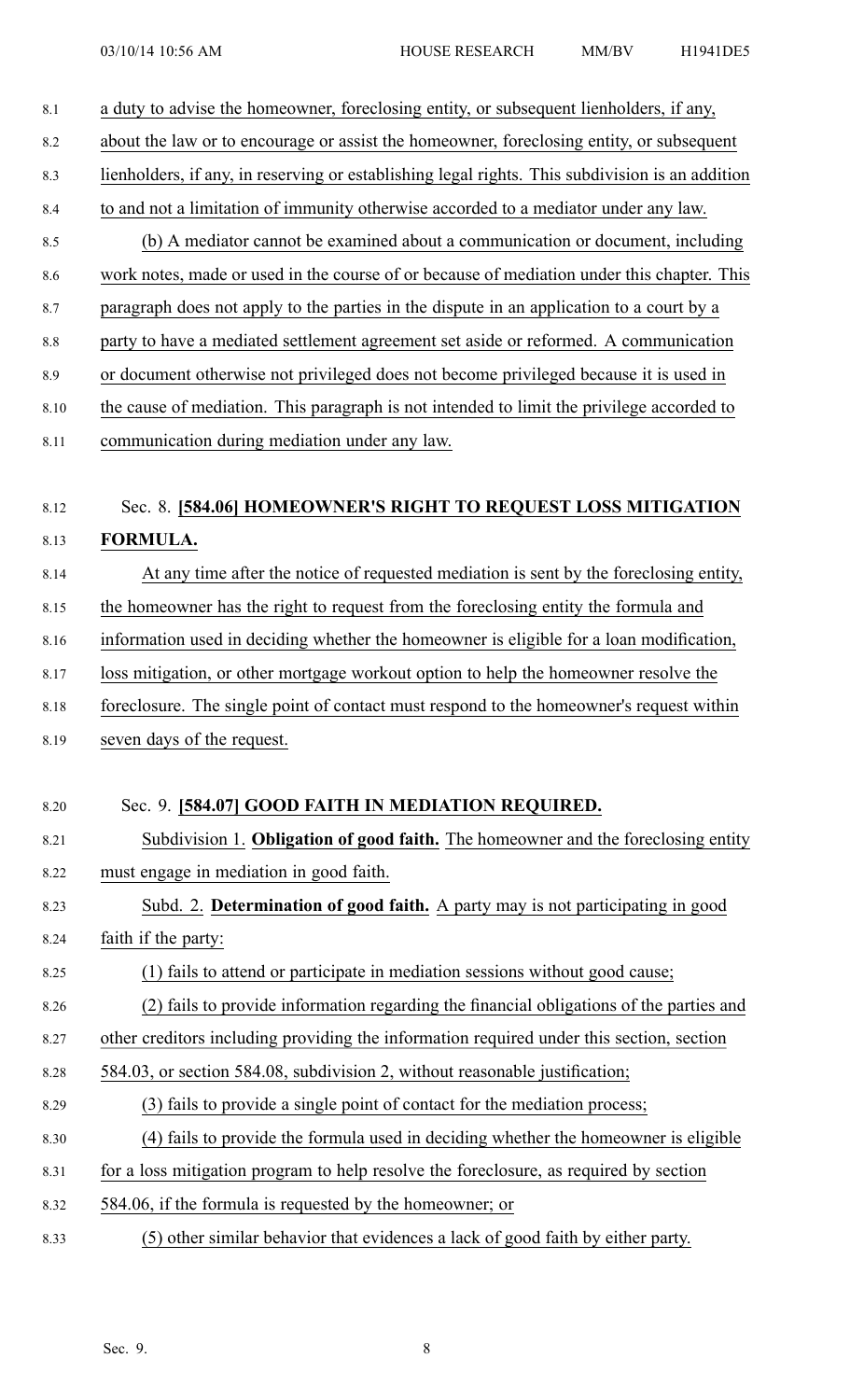9.1 A failure to agree to modify, reduce, restructure, refinance, or forgive debt is not, in 9.2 itself, evidence of lack of good faith by the foreclosing entity. 9.3 Subd. 3. **Affidavit of good faith in mediation.** (a) If the mediator determines 9.4 that the foreclosing entity participated in the mediation in good faith, the mediator shall 9.5 promptly provide to all parties <sup>a</sup> affidavit attesting to this determination. If the mediator 9.6 determines that the foreclosing entity has not participated in the mediation in good faith, 9.7 the mediator shall provide to all parties within one week of the end of the mediation <sup>a</sup> 9.8 repor<sup>t</sup> attesting to this determination and the reason for the determination. 9.9 (b) If the mediator determines that the homeowner is not participating in the 9.10 mediation in good faith, the mediator may cancel subsequent scheduled mediations and 9.11 provide the foreclosing entity and any subsequent lienholder an affidavit of good faith to 9.12 allow the foreclosing entity to proceed on the foreclosure. 9.13 Subd. 4. **Lack of good faith.** If the homeowner does not execute an opt-out form 9.14 and the mediator does not provide the foreclosing entity <sup>a</sup> affidavit of good faith in 9.15 mediation following <sup>a</sup> mediation, all actions taken and documents recorded as par<sup>t</sup> of the 9.16 foreclosure process are void, and the foreclosing entity shall be prohibited from taking any 9.17 action to initiate <sup>a</sup> new foreclosure for one year from the date of mediation. 9.18 Sec. 10. **[584.08] MEDIATION PROCESS.** 9.19 Subdivision 1. **Appearances.** There will be one mediation session unless the 9.20 mediator determines that <sup>a</sup> subsequent session is needed and may be helpful to <sup>a</sup> 9.21 successful mediation. The mediator can schedule no more than one subsequent mediation. 9.22 The Office of Administrative Hearings may allow the parties to appear through remote 9.23 communication. The Office of Administrative Hearings may reschedule the time or 9.24 location of the mediation if reasonably necessary for the participation of <sup>a</sup> party. A 9.25 subsequent or rescheduled session may take place outside of the time period provided 9.26 in section 584.03, subdivision 3. 9.27 Subd. 2. **Documents required at mediation.** The foreclosing entity shall bring to 9.28 the mediation the following documents: 9.29 (1) <sup>a</sup> valid copy of the mortgage and note, and each assignment or endorsement of 9.30 the mortgage and note; 9.31 (2) an accurate statement containing the balance of the loan within seven days 9.32 of the date of mediation; 9.33 (3) an accurate statement of any arrearage and an itemized statement of the arrearages;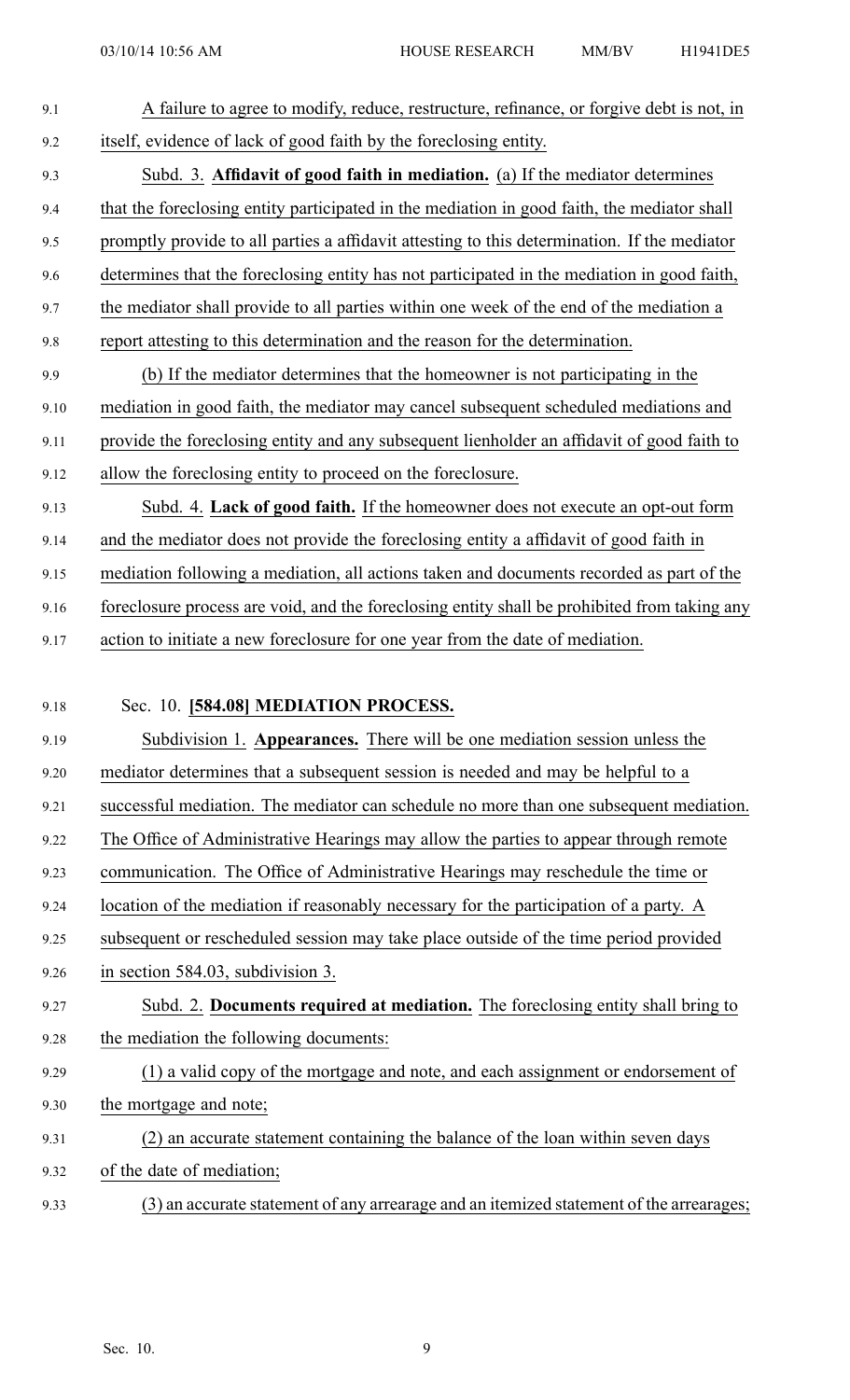| 10.1  | (4) the payment history and schedule for the preceding 12 months, or since                     |
|-------|------------------------------------------------------------------------------------------------|
| 10.2  | default, whichever is longer, including a breakdown of all fees and charges claimed and        |
| 10.3  | outstanding; and                                                                               |
| 10.4  | (5) any appraisal or valuation estimate relied upon by the foreclosing entity in               |
| 10.5  | making a loan mitigation decision.                                                             |
| 10.6  | Subd. 3. Mediation agreement. The foreclosing entity, homeowner, and, if any,                  |
| 10.7  | subsequent lienholders who are parties to an agreement reached in mediation are bound          |
| 10.8  | by the terms of the agreement, may enforce the mediation agreement as a legal contract,        |
| 10.9  | and may use the mediation agreement as a defense against an action contrary to the             |
| 10.10 | mediation agreement.                                                                           |
|       |                                                                                                |
| 10.11 | Sec. 11. [584.09] SUBSEQUENT LIENHOLDERS GOOD FAITH IN                                         |
| 10.12 | <b>MEDIATION REQUIRED.</b>                                                                     |
| 10.13 | Subdivision 1. Requirement of good faith. A subsequent lienholder must                         |
| 10.14 | participate in mediation in good faith. A subsequent lienholder does not participate in        |
| 10.15 | good faith if the subsequent lienholder:                                                       |
| 10.16 | (1) fails to attend and participate in mediation sessions without good cause;                  |
| 10.17 | (2) fails to designate a single point of contact with authority to make binding                |
| 10.18 | commitments to participate in the mediation;                                                   |
| 10.19 | (3) fails to provide a written explanation for not agreeing to a loss mitigation;              |
| 10.20 | (4) or other similar behavior which evidences lack of good faith by a subsequent               |
| 10.21 | lienholder.                                                                                    |
| 10.22 | A failure to agree to modify, reduce, restructure, refinance, or forgive debt is not, in       |
| 10.23 | itself, evidence of lack of good faith by the subsequent lienholder.                           |
| 10.24 | Subd. 2. Failure to participate in good faith. If the mediator determines that a               |
| 10.25 | subsequent lienholder has not participated in good faith in the mediation, the mediator        |
| 10.26 | shall provide to all parties within one week of the end of the mediation a affidavit attesting |
| 10.27 | to this determination. The homeowner may record this affidavit, which shall have               |
| 10.28 | the effect of making void the lien of the subsequent lienholder determined to have not         |
| 10.29 | participated in good faith. This subdivision only applies to subsequent lienholders with a     |
| 10.30 | lien value of more than \$5,000.                                                               |
|       |                                                                                                |

## 10.31 Sec. 12. **[584.10] MORTGAGE FORECLOSURE MEDIATION PROGRAM** 10.32 **DATA.**